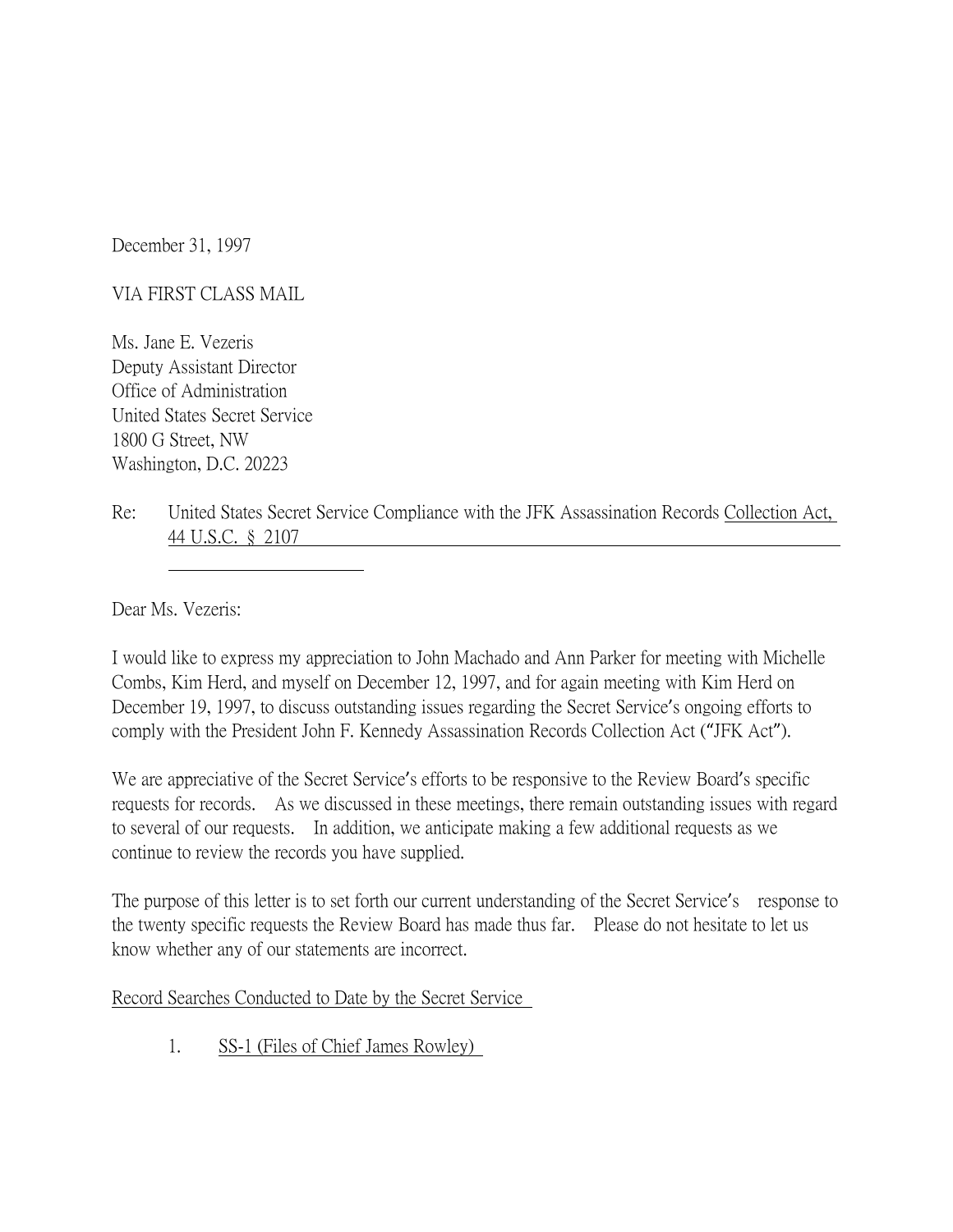Pursuant to this request, we sought to inspect the 1963 - 1964 files that were separately maintained by Secret Service Chief James Rowley (head of the Secret Service from 1961-1973). While the Secret Service has provided some correspondence and memoranda generated by Mr. Rowley, it appears to us that there may be additional responsive documents that have not yet been located. The scope and content of Chief Rowley's filing system remains unclear. Further, in some cases, it is unclear from which files the records you have provided originated. We are thus requesting that you continue your search efforts for Chief Rowley's files, and that you provide a more detailed accounting of where you obtained the documents already provided to the Board.

A related issue pertains to information Joan Zimmerman obtained during telephone conversations she had with Chief Rowley's widow, Mabel Rowley, on September 30, 1997 and October 1, 1997. Mrs. Rowley told Joan Zimmerman that Secret Service Agents had visited the Rowley's home in 1992 in order to inventory records in the possession of Chief Rowley. Mrs. Rowley recalled that members of the Secret Service videotaped their visit. At the December 19th meeting, John Machado stated that he had called Mike Sampson of the Secret Service's Office of Government Liaison and Public Affairs, to try to learn more about this, and that he was still awaiting a return call from Mr. Sampson.

 We will be sending a formal request asking that you provide any videotapes, written materials, or other information that describes or documents this visit or visits with other Secret Service officials who may have discussed the Kennedy assassination. Further, we will ask that you provide a list of any relevant materials obtained during this visit.

## 2. SS-2 (Photographs and Tapes)

This request sought "all photographs, audiotapes, films and videotapes" relating to the assassination. The Secret Service has represented that all such materials were included with the Secret Service's main JFK assassination file, with the exception of eight photographs of the Presidential Limousine, which, you report, were given to the HSCA in 1977. At this time, the Secret Service has no further obligations under this request. In the event we require additional information, we will notify you.

### 3. SS-3 (PPD Shift Reports - Unusual Incidents 1960, 1963-66; Richard Case Nagel File)

At this time, the Secret Service has no further obligations under this request. In the event we require additional information, we will notify you.

4. SS-4 (Protective Survey Reports, USSS Archive Materials, News Clips)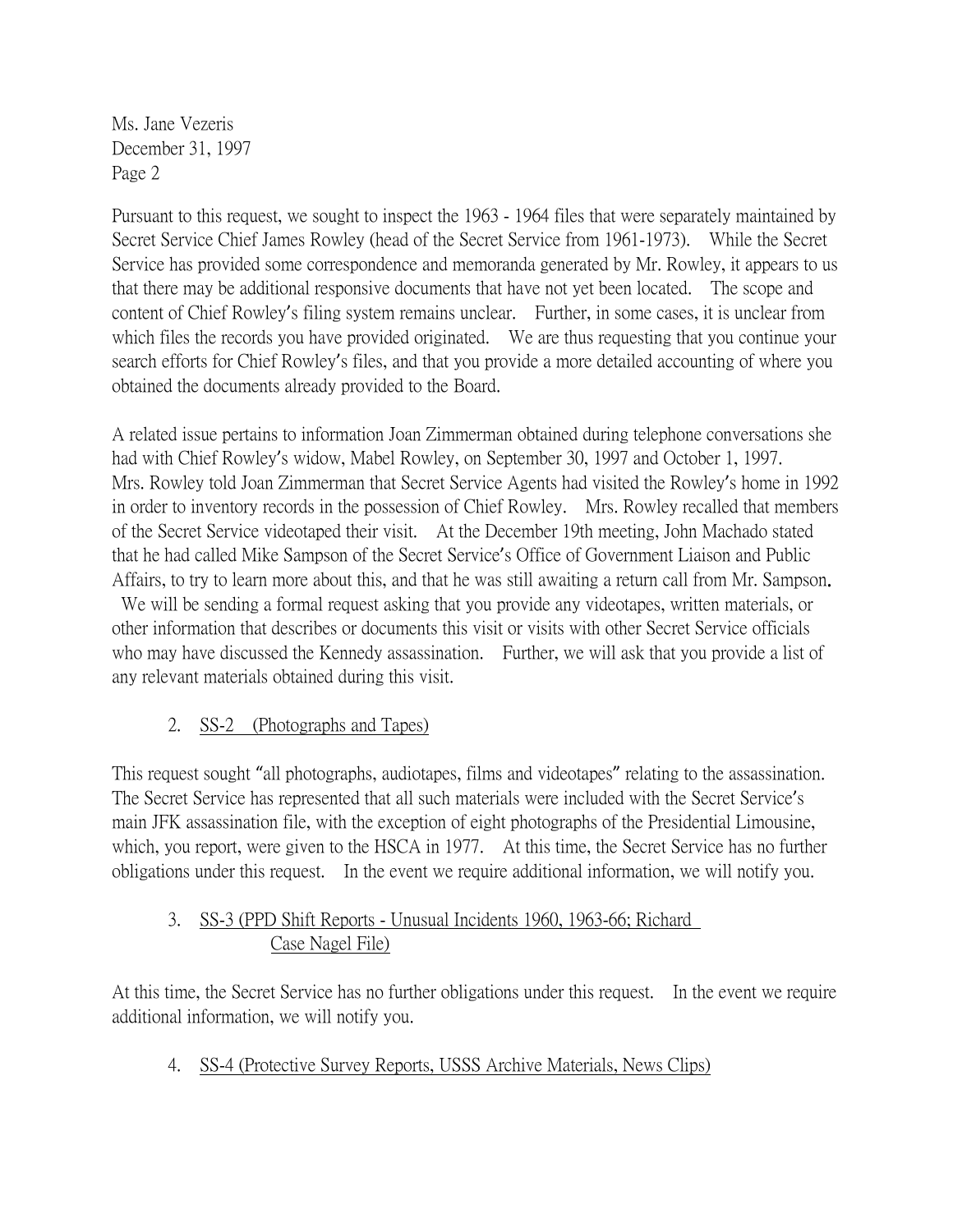This request sought several sets of information, including Protective Survey Reports, Secret Service archive materials, and news clips. With regard to the Protective Survey Reports, it is our understanding that John Machado is continuing to search for two folders that were not found with the other survey reports. These folders are captioned "Other Places Folder" #6 July - November 1963 and the Berlin Protective Survey Report from June 26, 1963. It is our understanding that John Machado is continuing his efforts to account for these files.

With regard to the material sought from the Secret Service archives, we understand that the information we requested has been transferred to NARA. One remaining issue, however, is the disposition of the publication *The Record* for the years 1960-1964. It is our understanding that the Secret Service possesses only one copy of these volumes and that it continues to use them for research purposes. We would like to propose that these volumes be transferred formally to NARA, but that the Secret Service retain custody of them while they continue to use them for research purposes. We would like to continue to discuss this proposal with you.

The final remaining issue is the Protective Survey Reports from January 1961 - March 1963. As we said to John Machado during our meeting on December 12, 1997, the Board is considering whether it should designate these materials as assassination records. John Machado stated on December 19, 1997, that he would discuss this issue with you.

## 5. SS -5 (Files on R. H. Kellerman and E. Z. Tucker)

This request sought employment records of former Secret Service agents Roy Harry Kellerman and Edward Z. Tucker. In your response to this request, you stated that you had reviewed both files and had determined that there were no records pertaining to an internal review, nor was there any information relating to the activities of these agents during the November 1963 - April 1964 time period. In order to assure ourselves and the American people that this is correct, we would like to have access to these files to make our own independent review. We anticipate making a short review of the files and drafting a brief memorandum documenting our findings. On December 19, 1997, John Machado stated that we could review these files at a mutually convenient time.

# 6. SS-6 (Cross Referenced Case Files from the Lee Harvey Oswald Case File)

This request sought seven files cross referenced in the Oswald case file. With regard to the first file, you reported that no physical file had ever been created, but that a computer abstract had been created. For the second file, you informed us that there were 24 separate and unrelated subjects in this particular file. You reviewed this file and provided documents pertaining to one of the subjects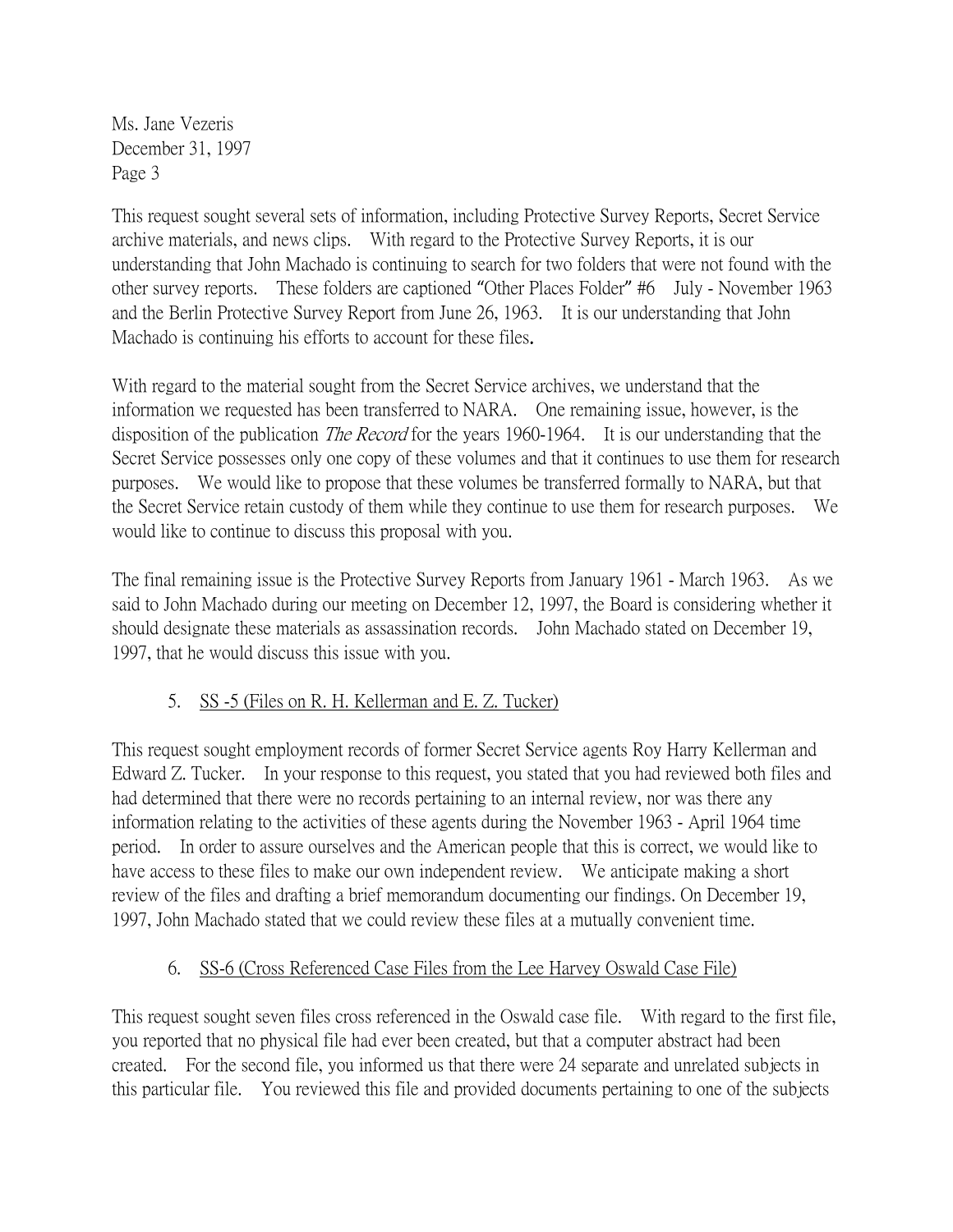in this file. Regarding the third file, you reported that the physical file had been destroyed - a computer abstract still exists and you provided this. Regarding requests four, six, and seven, you stated that in these cases, a physical file was never created. You did provide the computer abstracts for each of these files. Finally, for the fifth request, you reported that there was a physical file, and you referred some of these materials to the FBI. These records were designated as Assassination Records and sent to NARA. At this time, we perceive that the Secret Service has no further obligations under this request. Should we seek additional information, we will notify you.

### 7. SS-7 (Files on Individuals)

In this request, we asked that the Secret Service make available to us all information in its files including, but not limited to, Secret Service interviews and investigative reports on several individuals whose names have been connected with investigations into the assassination of John F. Kennedy. Although the Secret Service has provided a response for each of the individuals, we are uncertain whether all of the information contained within the original Abraham Bolden file is in fact in the file at NARA. Please confirm, in writing, that you transferred all of these records to NARA.

8. SS-8 (Personnel and Internal Review Files on T. Kelly, W.R. Greer, J. Fox, And General Internal Review Documents)

With regard to our request for records that document the Secret Service's internal review of its agents in 1963 and 1964, you located and provided an investigative report authored by Inspector Arvid J. Dahlquist that related to the Abraham Bolden case. Please detail your efforts at searching for other records pertaining to internal security reviews of Secret Service agents who were working with the

This request sought personnel and security-review files of each of the above-listed Secret Service agents, as well as any records that document the Secret Service's internal review of its agents in 1963 and 1964. Your letter dated November 6, 1996, reported that you had reviewed the personnel security investigative files on each employee. You further stated that you had reviewed each of these files for any material "that would reveal that the employee was the subject of an internal review in 1963 or 1964, or for any material that would relate to the activities of these agents in the 1963/1964 time period." According to your letter, the review yielded no relevant material. In order to assure ourselves and the American people that this is correct, we would like to have access to these files to make our own independent review. We anticipate making a short review of the files and drafting a brief memorandum documenting our findings. On December 19, 1997, John Machado stated that we could review these files at a mutually convenient time.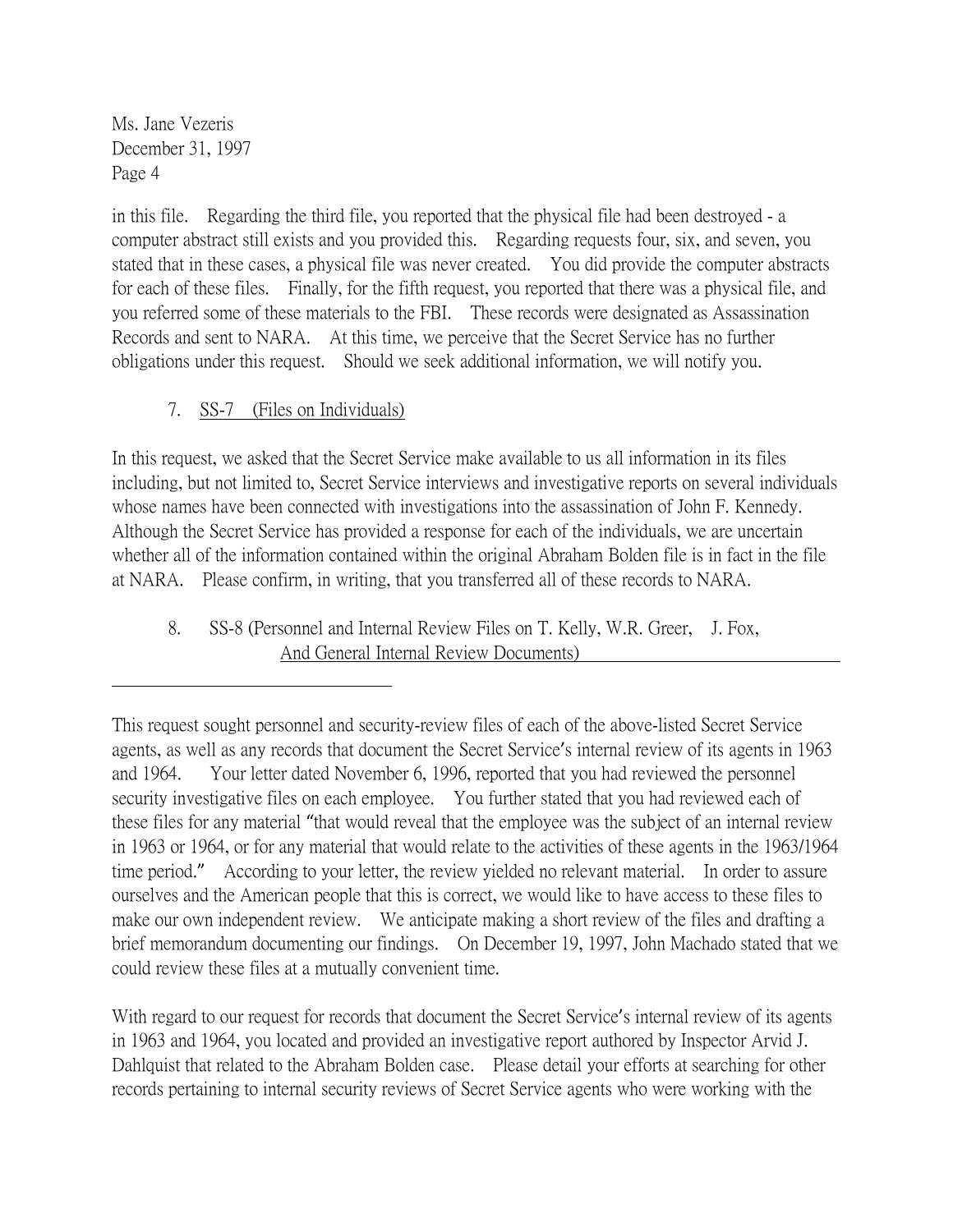White House Detail, the Protective Research Service, or the Dallas Field Office at the time of the assassination.

9. SS-9 (Letters of Understanding Regarding Presidential Protection, Protective Research Packet, PRS-WHD Notes, and COS Records)

In this request, we asked for information pertaining to Secret Service written agreements with other government entities regarding presidential protection covering the period 1958 through 1964. It is our understanding, based upon your letters of December 5, 1996, and June 16, 1997, that the Secret Service has forwarded certain FBI and State Department documents, but has been unable to locate any agreements with military agencies. Further, the Secret Service has stated that it has searched for the NSA Agreement referred to as "pages 145 - 151" in the briefing book prepared for Stuart Knight's testimony before the HSCA. John Machado stated that he also searched the Foreign Intelligence Branch of the Intelligence Division for this agreement, but has been unsuccessful in locating it. Please continue to search for this agreement (or any other responsive agreements) as you look for additional records.

The second part of this request pertained to PRS and White House Detail records from November, 1963. The Secret Service has forwarded and the Board has considered, certain records pertaining to PRS activities. However, it appears to us that there may be additional PRS-related records that have not yet been located. In order to provide further leads to you, our follow-up letter of January 10, 1997, enclosed a copy of a memo by Robert Bouck (dated December 3, 1963), which described some activities of the PRS in November 1963. Our January 10, 1997 letter suggested additional files where you might focus your search. We are also reviewing the Secret Service's file inventories provided in response to our SS-12 request, and will forward any relevant suggestions for further searches of files for PRS materials.

The third part of this request dealt with the issue of "COS" records. It is our understanding that you have been unable to find any references to such "COS" files. At this point, we are not asking that the Secret Service conduct any further research on this issue, although we do request that you remain alert to the issue and notify us promptly if you locate any reference to such records.

10. SS-10 (Files on Individuals requested by the HSCA via March 1, 1978 Letter from R. Blakey to R. Goff)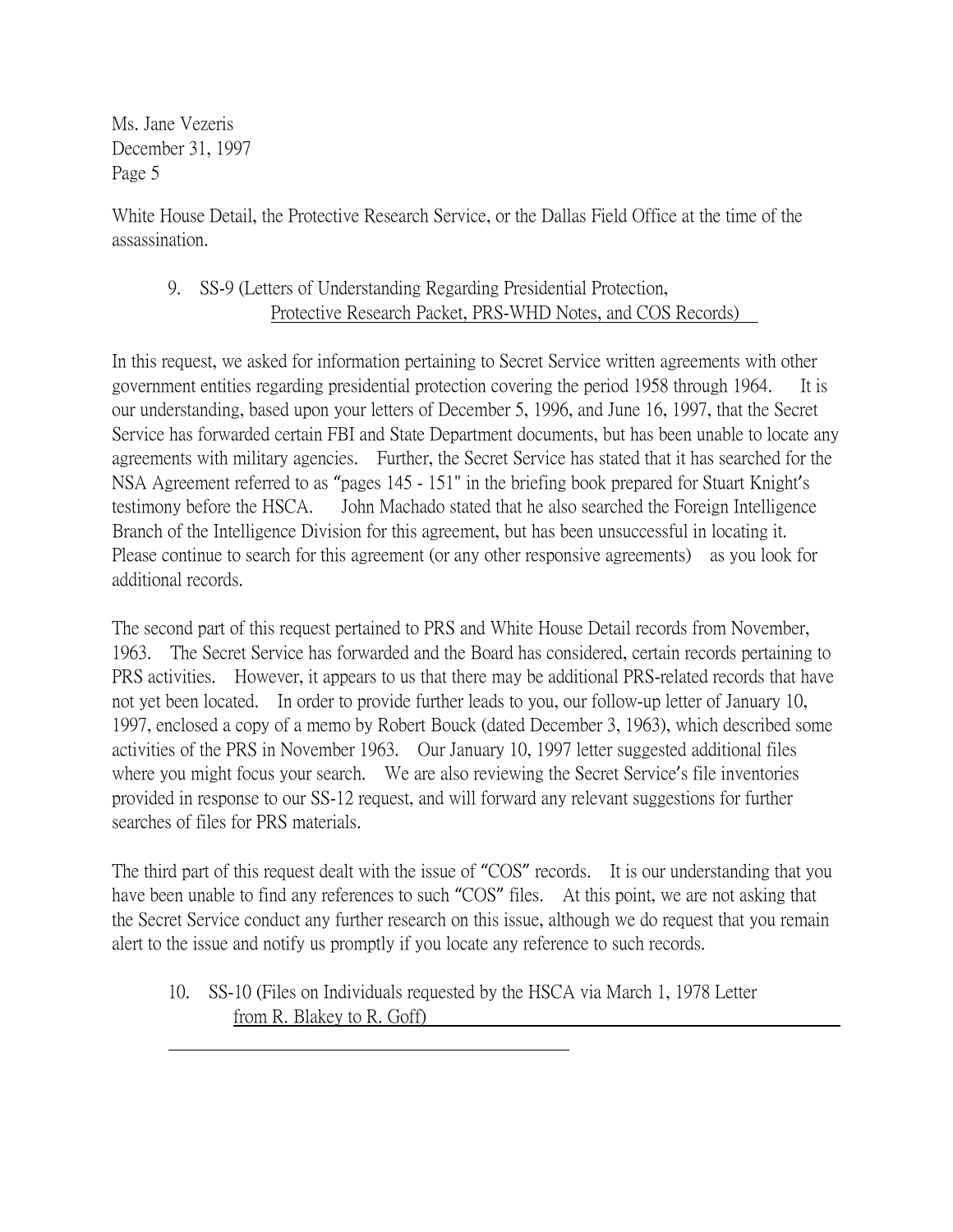In this request, we asked that you search your records for any files maintained on the 109 individuals named in the above-referenced Blakey/Goff correspondence. On January 3, 1997, you responded explaining the history of the HSCA request and the fact that in 1978 the Secret Service could locate no identifiable records relating to Blakey's list of 109 individuals other than three individuals who were referenced in the JFK Assassination file. At this time, we perceive that the Secret Service has no further obligations under this request. Should we seek additional information, we will notify you.

### 11. SS-11 (R. Bouck Files, R. Bouck List, R. Bouck Custody of Autopsy Materials)

We requested that all of Robert Bouck's files be made available for our inspection. On May 19, 1997, John Machado delivered the Service's first response to this request and these documents were subsequently designated as assassination records. In addition, on September 23, 1997, John Machado delivered more documents relating to Mr. Bouck. The Review Board is now evaluating these materials, and may have additional requests. Please let us know as soon as you believe that you have taken all reasonable steps to locate any remaining records of or concerning Robert Bouck in his capacity as Chief of the Protective Research Service.

#### 12. SS-12 (Filing Systems and Descriptions of Secret Service Records in 1963)

In this request, we asked that you make available records that fully describe the Secret Service's filing system in effect during the 1963 - 1965 period, as well as records management and disposal procedures from that same period. At the July 31, 1997 meeting among yourself, Donald Personette, John Machado, Joan Zimmerman, and Ron Heron, you provided a significant number of records that delineate filing systems and records management. You also supplied daily reports of Special Agents John Joe Howlett and Elmer Moore, and monthly activity reports (Form 1659) for 29 members of the White House Detail during November and December, 1963. On October 7, 1997, Joan Zimmerman requested additional copies of daily reports as well as daily reports for four Secret Service agents assigned to the Dallas Field office on November 22, 1963. Anne Parker made copies of these records and stated that she would consult with John Machado before sending them to us. We are still waiting to receive these records, as well as the daily reports for November, 1963.

In addition, your September 12, 1997 letter reports that you will make certain other records available for our review. We will contact you within the next couple of weeks to arrange for inspection of these records and any other files we determine are necessary for us to review.

We remain concerned that there are certain major categories of records that have not been adequately accounted for. Included among these categories are records and files of Chief Knight, Inspector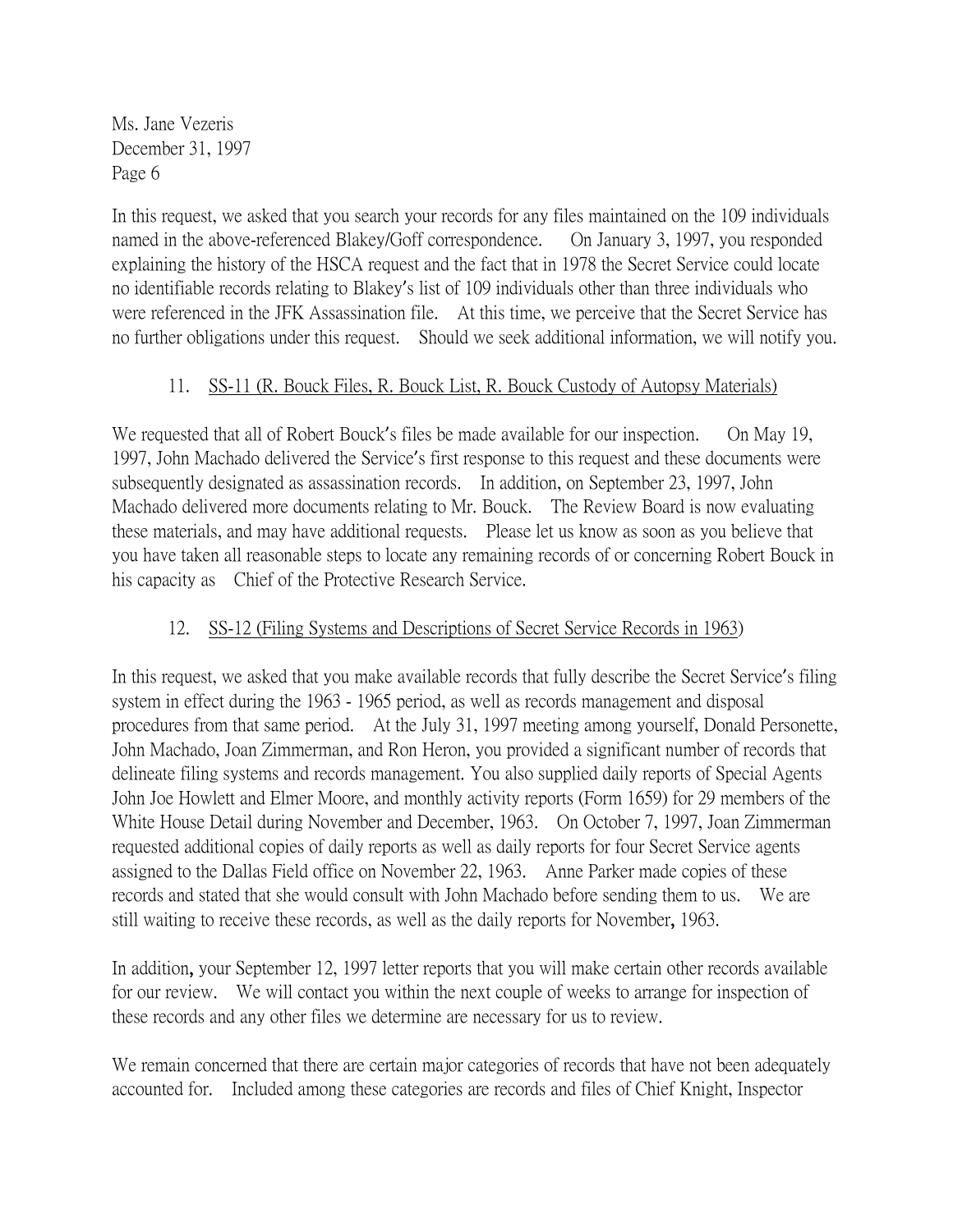Thomas Kelley, files of the Chief Inspector and Field Office Inspectors, Vice Presidential Detail records and records of the Office of Information and Liaison). Given the absence of these major categories of records, we are not certain that the Secret Service's search of its archive records has identified all potentially relevant assassination records. To assist us in our assessment of the completeness of the Secret Service's search, we are requesting that you confirm that we have been provided with all inventories, indices, and finding aids that exist with respect to records in storage at the Secret Service's Center Point facility in Landover, MD, at the Federal Records Center in Suitland, MD, and at any other repository for Secret Service Records.

# 13. SS-13 (HSCA Records and Files on Individuals)

This request sought additional files on four individuals and eight groups that were the subject of a letter from Robert Blakey to Robert Goff (dated March 28, 1978), which we enclosed in our earlier correspondence. On December 5, 1997, the Secret Service sent us several files in response to this request. In addition, the Secret Service provided explanations as to which names it was unable to locate within its filing system. We are still in the process of reviewing these materials, and will let you know if we have additional requests as a result of our review of these records.

# 14. SS-14 (Secret Service Correspondence with Congressional and Presidential Committees)

This request sought records regarding correspondence between the Secret Service and the Presidential and Congressional committees investigating the assassination. On July 28, 1997, we received a letter from you reporting that: (a) some responsive materials had been forwarded to us on April 4, [1](#page-6-0)996,<sup>1</sup> (b) some additional responsive materials had been forward to our office on March 7, 1997, by John Machado,<sup>[2](#page-6-1)</sup> (c) some additional materials were included with the July 28 letter,<sup>[3](#page-6-2)</sup> (d) the Treasury Department would be forwarding two letters that it had located, and (e) records regarding "Project STAR" had been located and would be forwarded to the Review Board. We have received no

<span id="page-6-1"></span><span id="page-6-0"></span><sup>&</sup>lt;u>1</u> These documents subsequently were designated "assassination records" by the Review Board. It is our understanding that these records are now open-in-full at NARA.

<sup>&</sup>lt;sup>2</sup>These documents subsequently were designated "assassination records" by the Review Board.

<span id="page-6-2"></span><sup>&</sup>lt;sup>3</sup> These records were subsequently designated as Assassination Records by the Review Board.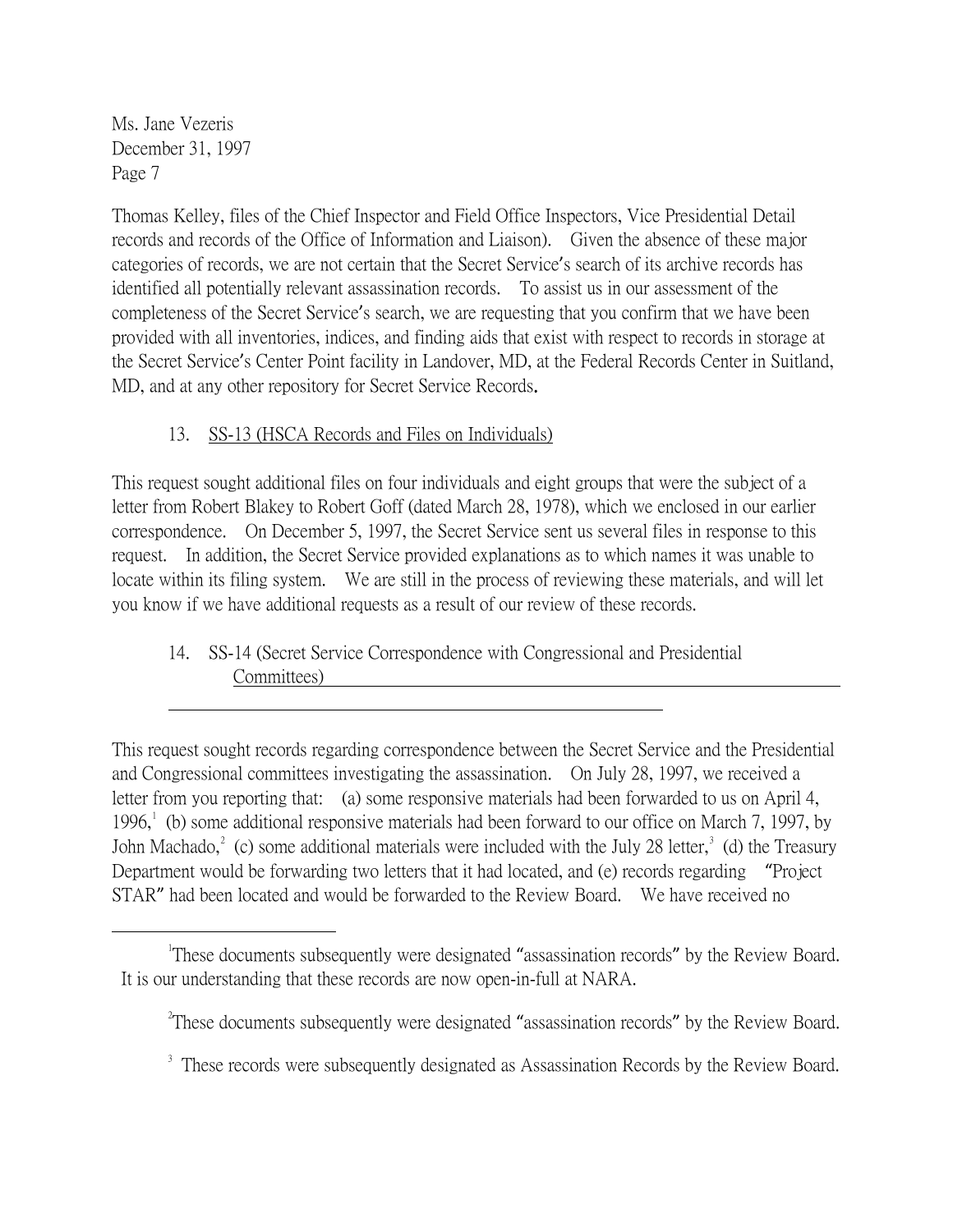further correspondence or information regarding (d) and (e). At the December 19, 1997 meeting, John Machado stated that the Secret Service has one set of records pertaining to Project STAR that it is still reviewing. John Machado also stated that DARPA (Defense Advance Research and Projects Agency) possesses several Project STAR documents, and that these are awaiting consideration by the Office of the Secretary of Defense. He stated that the Secret Service would forward these documents to us after they received them from DARPA.

15. SS-15 (Request for information on Welding, Fonden, Diaz-Matos, Acosta Negron, Medina, and Bolden's Monthly Activity Reports)

This request sought information on names that appeared in: (a) the October and November 1963 daily reports of Abraham Bolden, (b) "the names of [Cuban] subjects of Bolden's check-ups" of November 25, 1963, and (c) any notes or reports of a Chicago field office meeting Bolden attended on November 1, 1963, regarding a Presidential visit scheduled for the following day. In your response letter of July 18, 1997, you responded that files for Frances Welsing and Jena McFarlen were no longer available since they were destroyed. You stated that the Welsing file was destroyed on February 8, 1975, and that there was no record of when the McFarlen file was destroyed. We anticipate that no further work need be done on this portion of the request.

In your response of July 18, 1997, you delivered the Armando Diaz-Matos File and the Brady Hugh Fonden file (which had been referred to other agencies). With regard to Julio Cesar Acosta Negron and Julio Flores Medina, you stated that these individuals were not of record in the Intelligence Division of the Secret Service. The Board designated the Diaz-Matos and Fonden Files as assassination records, and will consider the issue of the Air Force's requested postponements in the Fonden file at its next Board meeting.

With regard to the PRS check-up activities of Abraham Bolden, your search yielded nothing more than the monthly activity report that we attached to our original request letter. Further, you reported that you were unable to identify any notes or reports that related to a meeting thought to have occurred on November 1, 1963. We will pursue this issue further through request SS-9.

16. SS-16 (Classified Log Books)

In this request, we sought a full explanation of the "classified log book" from which the attached photocopies (included in your letter of January 31, 1997) were made. We also sought access to the records described in the log book. In your response letter dated August 5, 1997, you stated that you were unable to identify any records listed in the log book.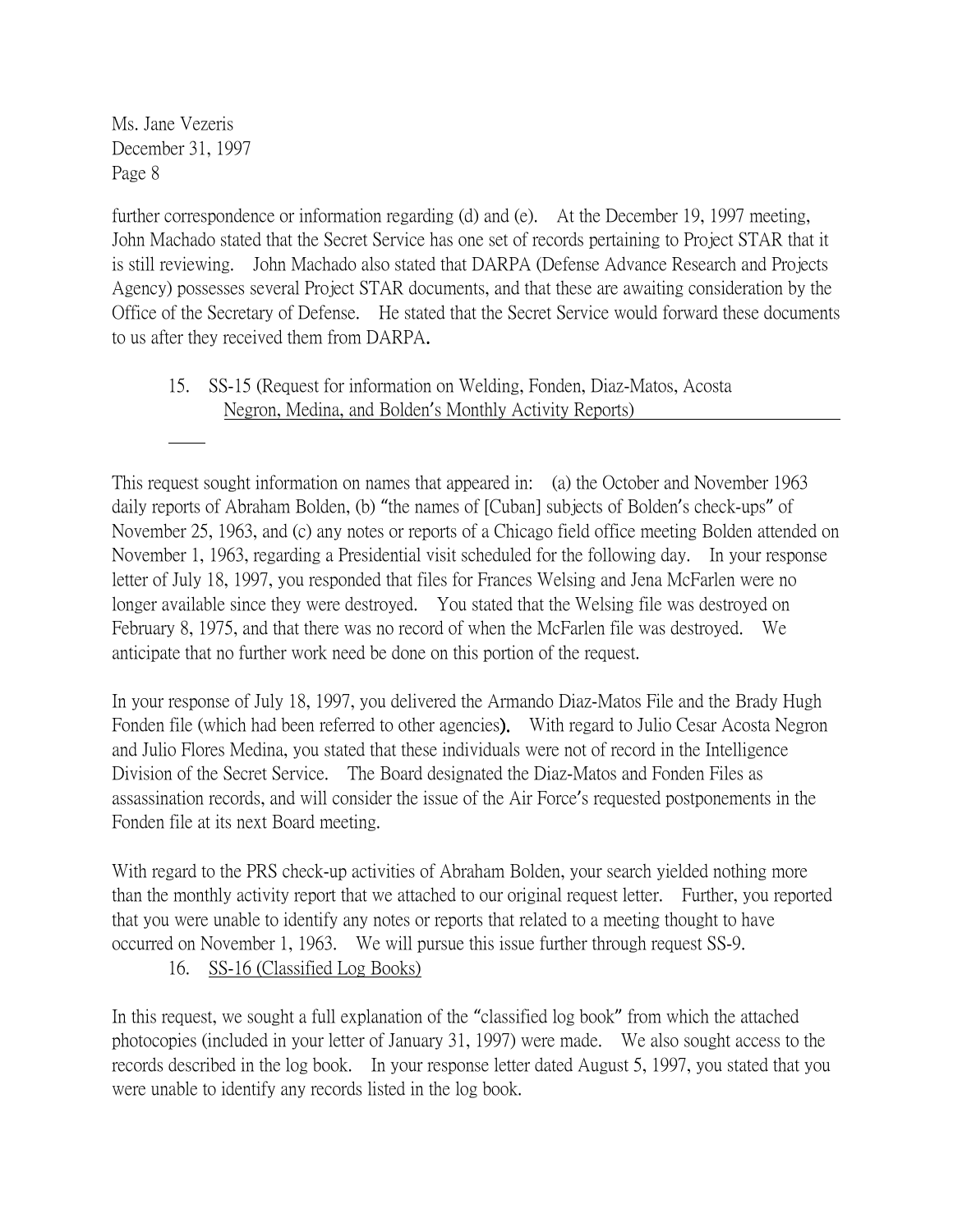You have made available to us copied excerpts of a log book recording classified material received by the Secret Service in the early 1960's, as well as some background information regarding this book. We appreciate your efforts in this regard. We now request that you make any and all log books covering the Kennedy and Johnson administrations available for our review.

### 17. SS-17 (Records on Cuban Activities)

In this request, we sought all documents contained in file number CO-2-33,115. This file was referenced in a letter from Robert Goff to G. Robert Blakey, on September 5, 1978. In this letter, Goff described this file as "a numerical prefix for approximately 157 separate files maintained on individuals involved in Cuban/anti-Cuban activities. Mr. Goff also referenced a "file log book" in his letter. In your July 9, 1997 letter, you provided the Review Board with abstracts on each of the 157 individuals, as well as what you refer to as "the log book entry cited in Robert Goff's letter of September 5, 1978." It is our understanding that the Secret Service maintains raw files on each of these individuals. We are still in the process of reviewing these abstracts to determine which additional files we will request.

We also request access to the actual logbook from which you obtained the "entry" excerpt you forwarded with your July 9, 1997 letter.

## 18. SS-18 (Records on Organized Crime)

We made this request on September 4, 1997. We have not yet received a response to this request.

#### 19. SS-19 (Anti-Castro Activities, Protection Matters, and the Communist Party)

We made this request on September 19, 1997. We have not yet received a response to this request.

#### 20. SS-20 (NPIC Analysis of Zapruder Film for the Secret Service)

We made this request on September 22, 1997. We have not yet received a response to this request.

Please let us know if any of the statements above are incorrect or should be updated. We appreciate your assistance in these matters.

Sincerely,